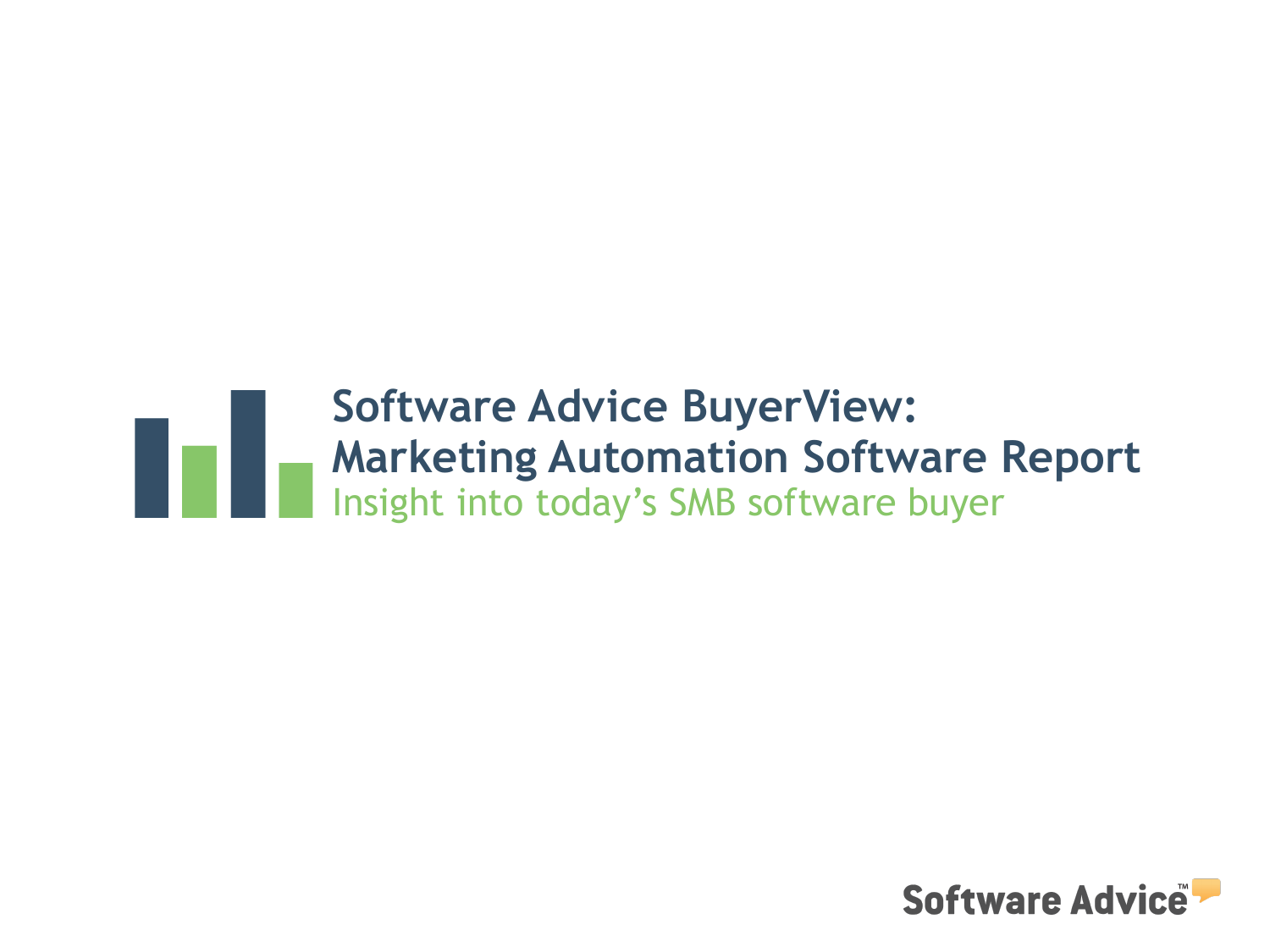## **Abstract**

Marketing automation software can help align marketing and sales teams and streamline their interactions. This can be particularly advantageous for small businesses, for which driving revenue and profitability is often one of the biggest challenges.

To learn more about what functionality is most important to prospective marketing automation software buyers and highlight the primary pain points individuals have with their current methods, Software Advice analyzed a random sample of buyer interactions.

Key findings:

- Nearly all buyers (98 percent) are looking for dedicated marketing automation software for the first time, and nearly half (47 percent) are still using manual methods.
- A combined 73 percent of buyers want either email marketing or drip campaign functionality, while only 4 percent request social media marketing.
- Real estate is the most represented industry segment (37 percent of buyers). The highest percentage of these buyers (31 percent) use industry-specific software.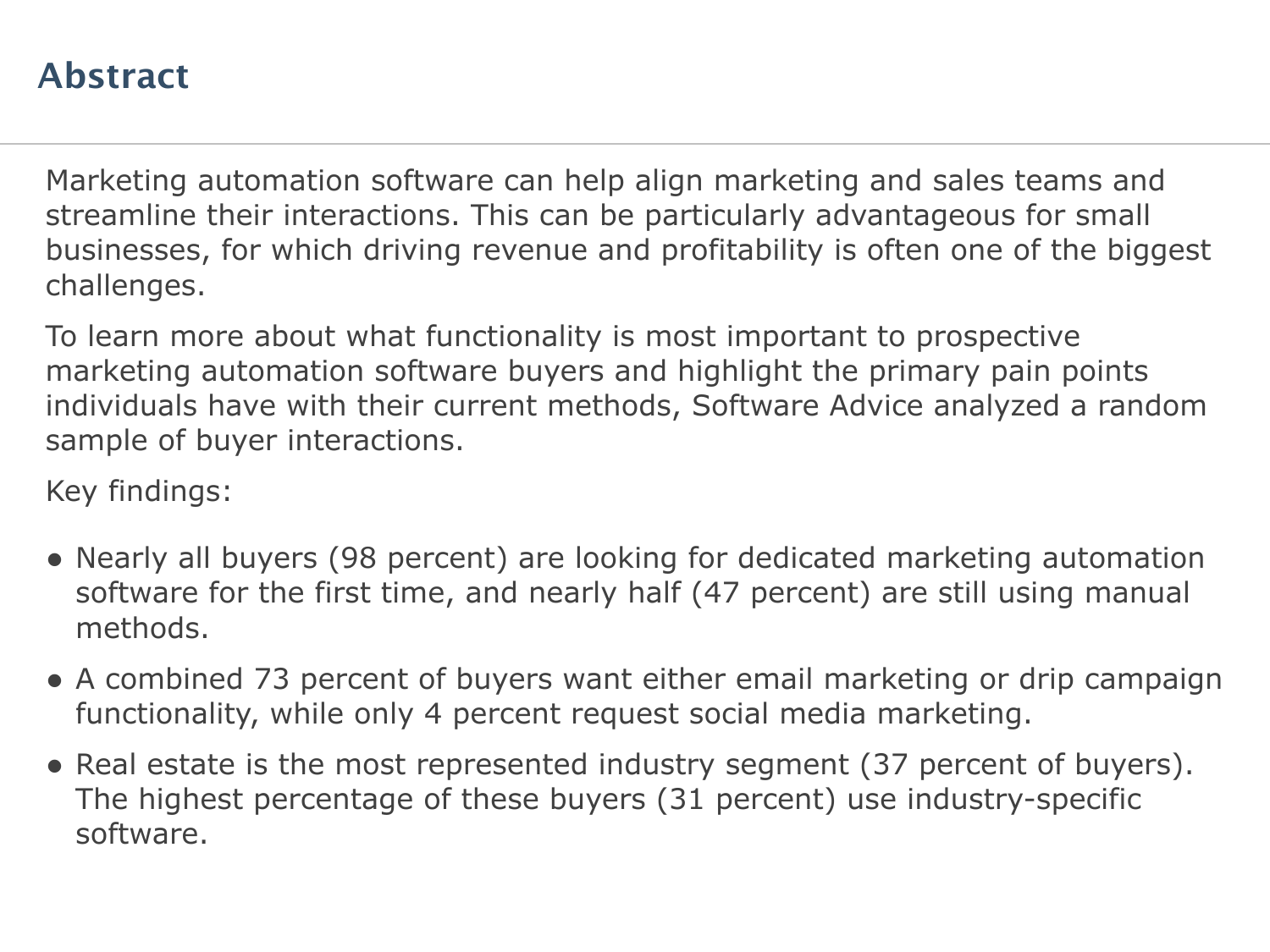## **Many Still Use Manual Methods**



Nearly half of buyers still rely on manual marketing methods, such as pen and paper, spreadsheets and one-off emails.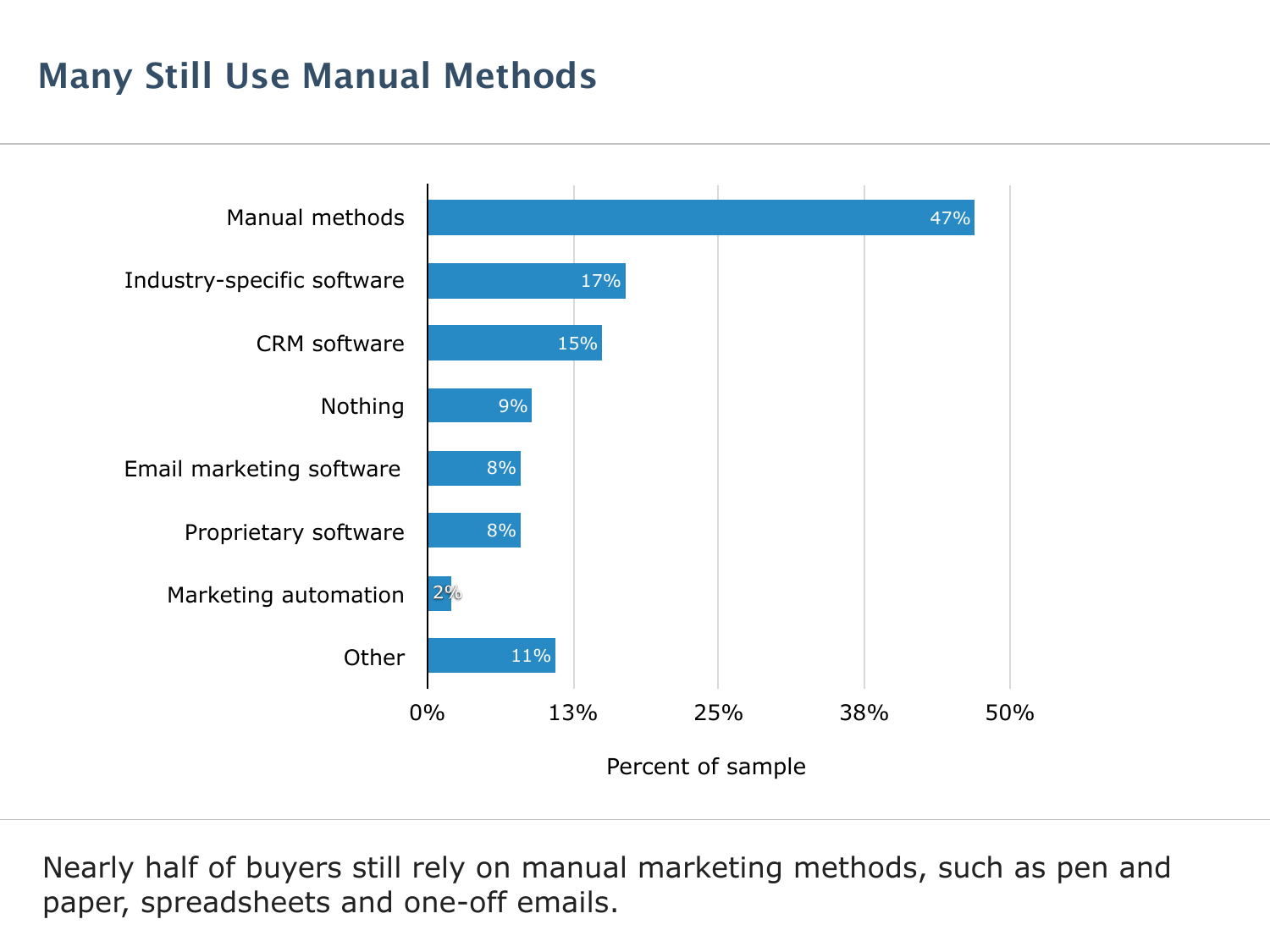## **Many Want to Improve Lead Management**



Many buyers say they are overwhelmed with managing clients, contacts and leads, and are primarily seeking software to improve lead management (27 percent).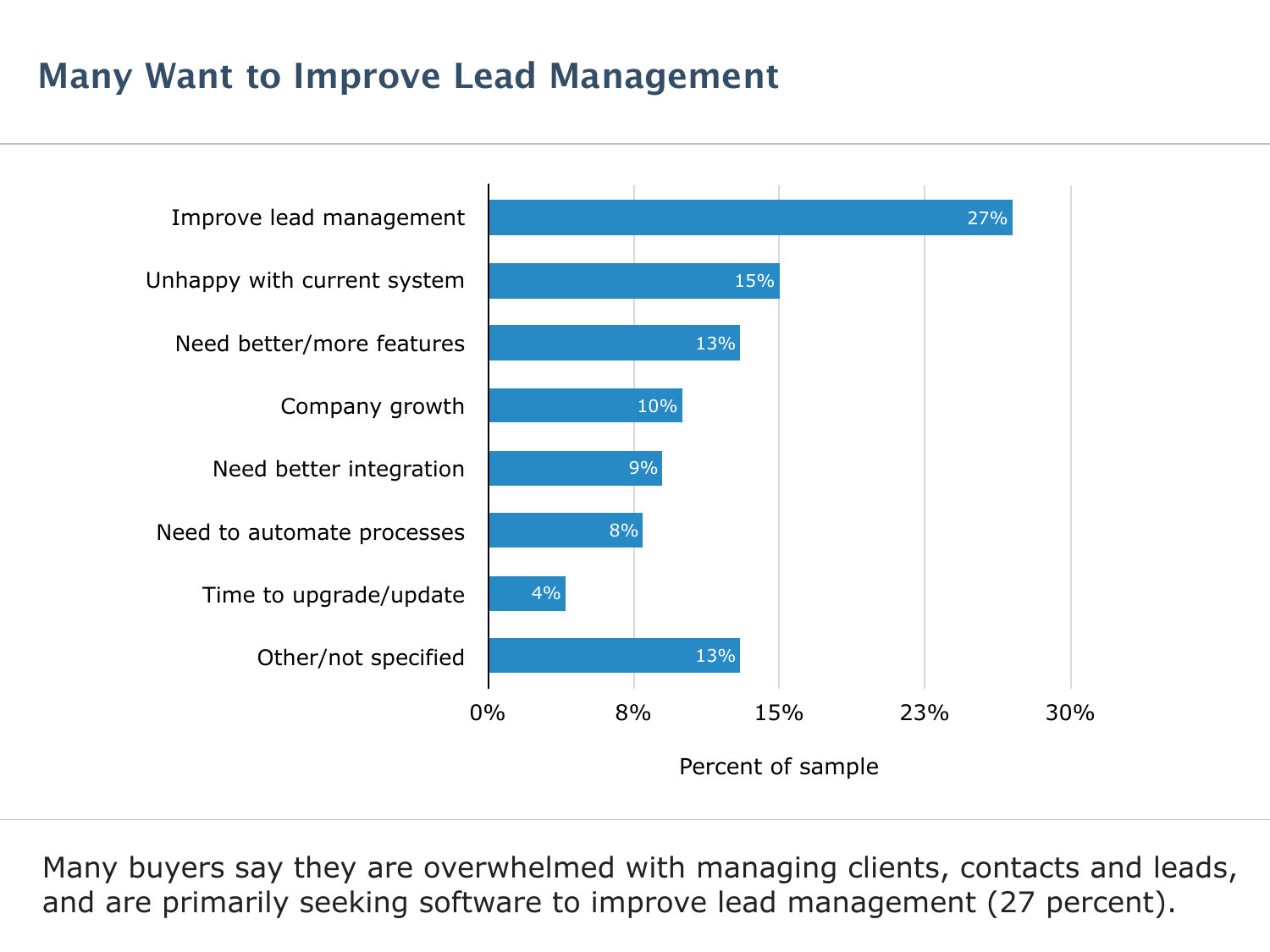## **Traditional Marketing Trumps Social Media**



While nearly three-quarters of buyers request email marketing and/or drip campaign functionality in a new system, only 4 percent request social media.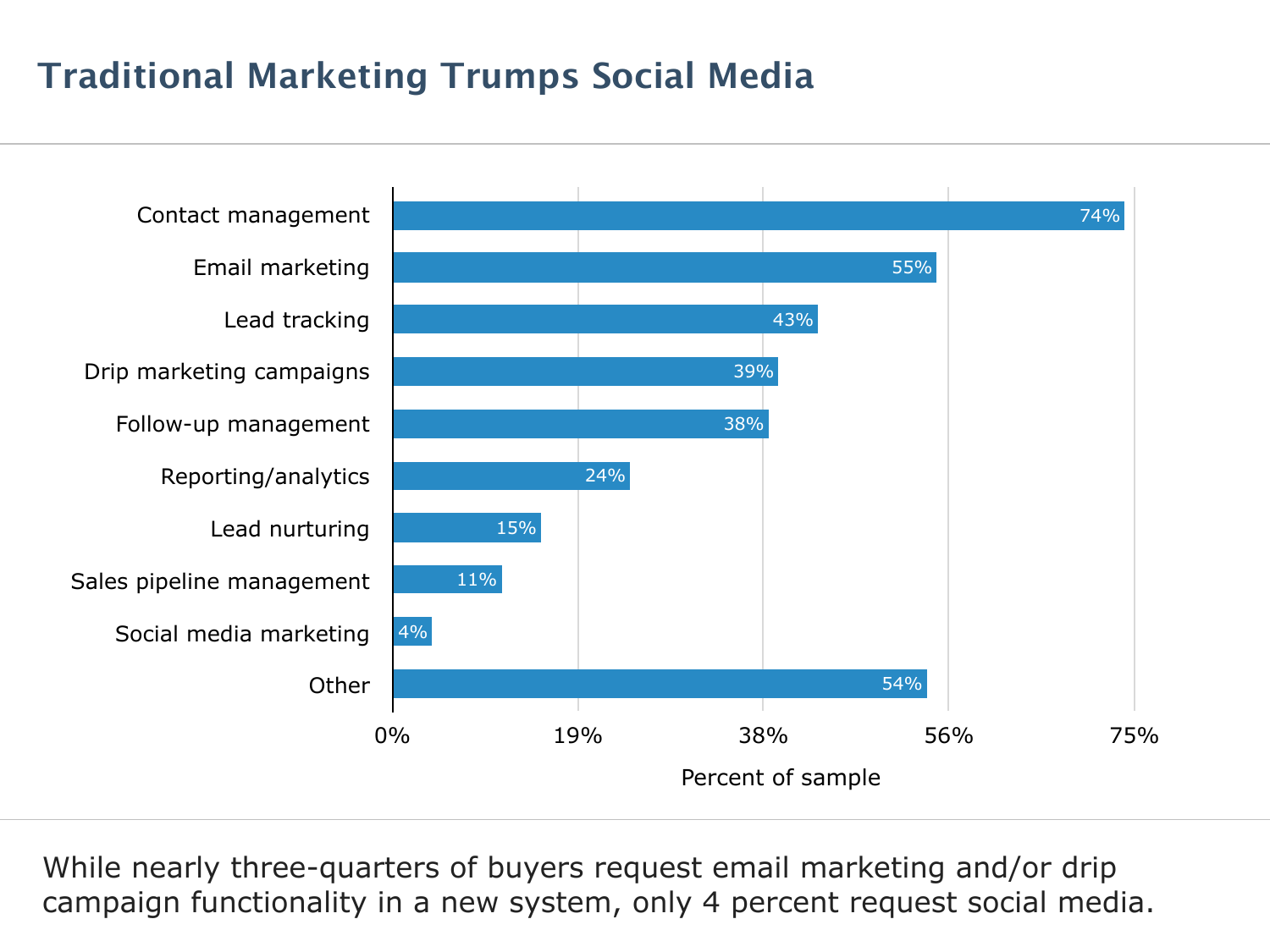## **Many Buyers in Real Estate**



The highest percentage of buyers in our sample (37 percent) work in the real estate industry.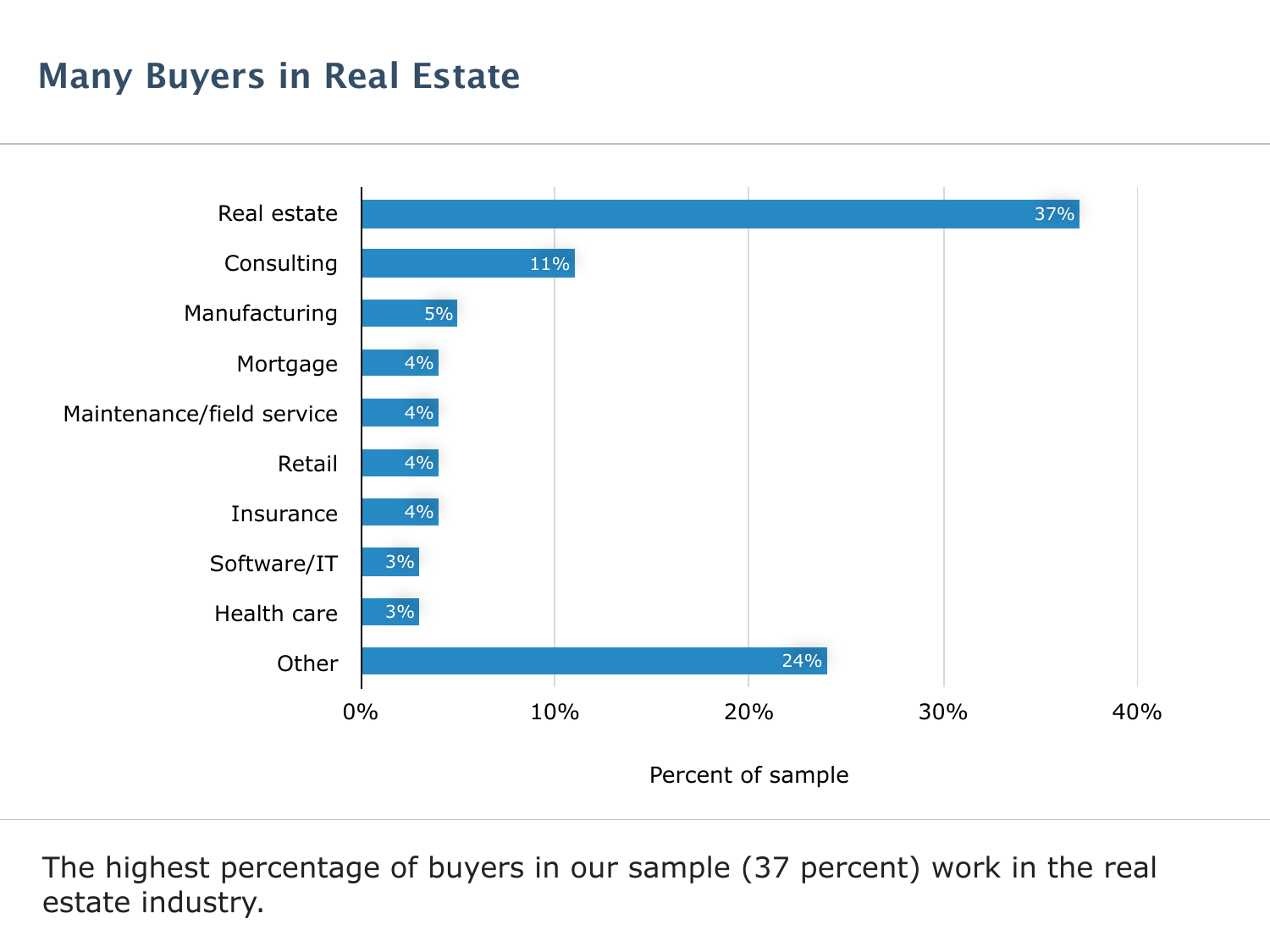## **More Real Estate Buyers Using Industry-Specific Software**



When compared to other industries, more real estate buyers are using industryspecific software.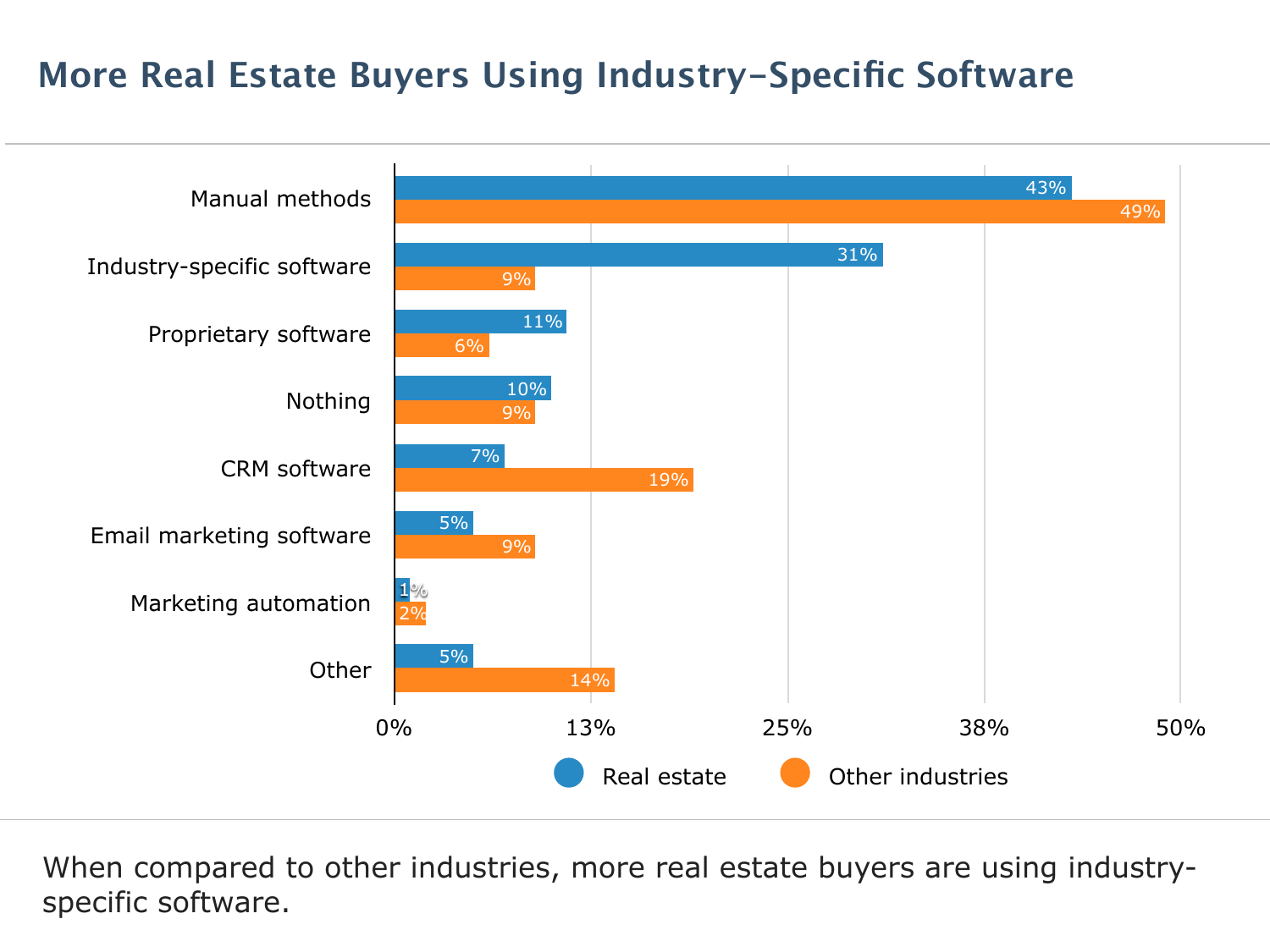### **Learn More About Marketing Automation Software**